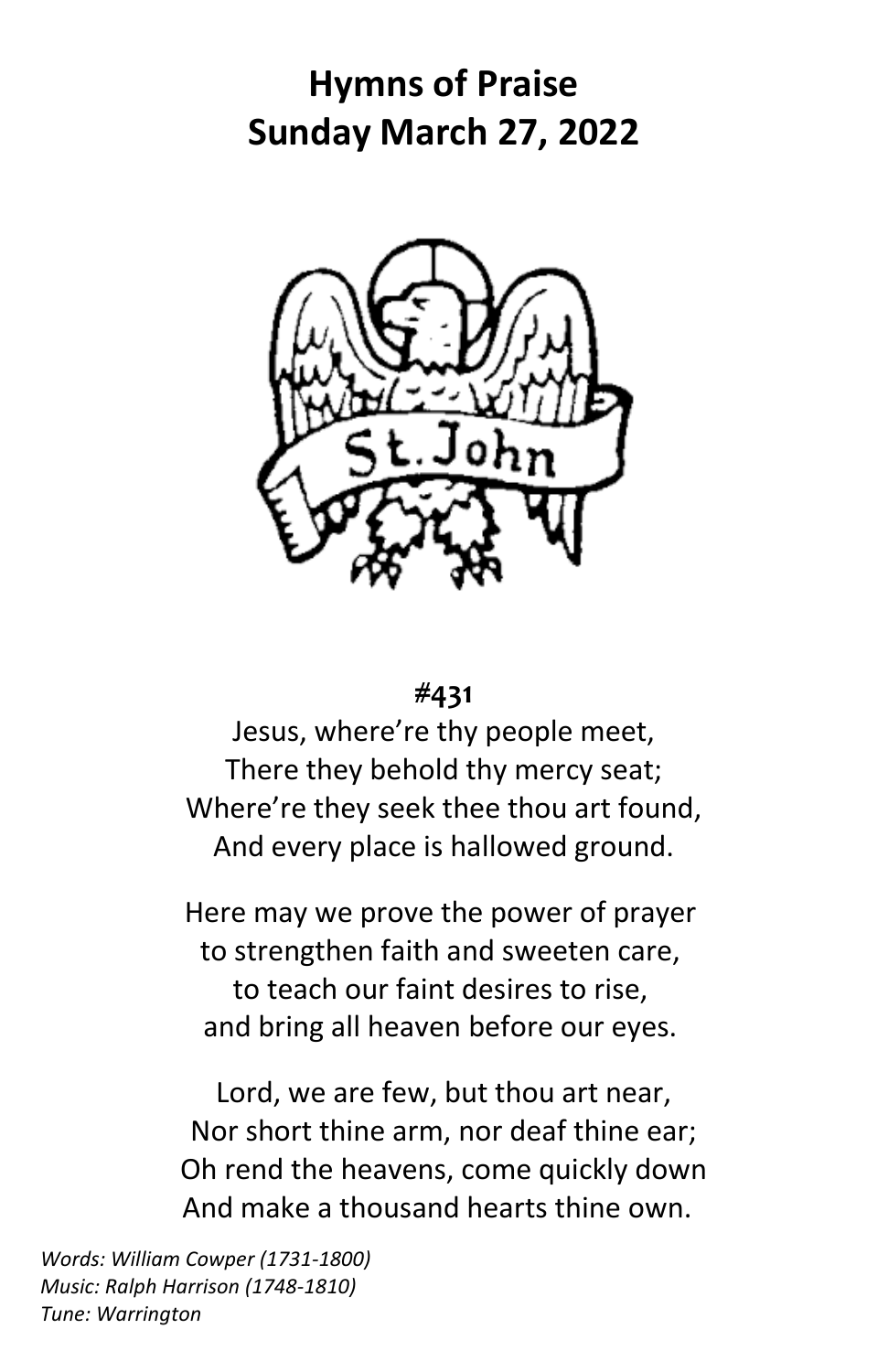#### **# 375**

Fairest Lord Jesus, Lord of all creation, Jesus of God and Mary the Son: thee will I cherish, thee will I honour, O thou my soul's delight and crown.

Fair is the sunshine, fairer still the moonlight, fair is the shimmering, starry sky: Jesus shines brighter, Jesus shines clearer than all the heavenly host on high.

All fairest beauty heavenly and earthly, wondrously, Jesus, is found in thee; none can be nearer, fairer or dearer than thou, my Saviour, art to me.

*Words: German, anonymous 1677; translation, Lilian Stevenson (1871-1960) Music: Silesian folk songs; arrangement, James Hopkirk (1908-1972) Tune: Crusader's Hymn*

> Anthem: **Teach me, O Lord, your way of truth** #80 in book of praise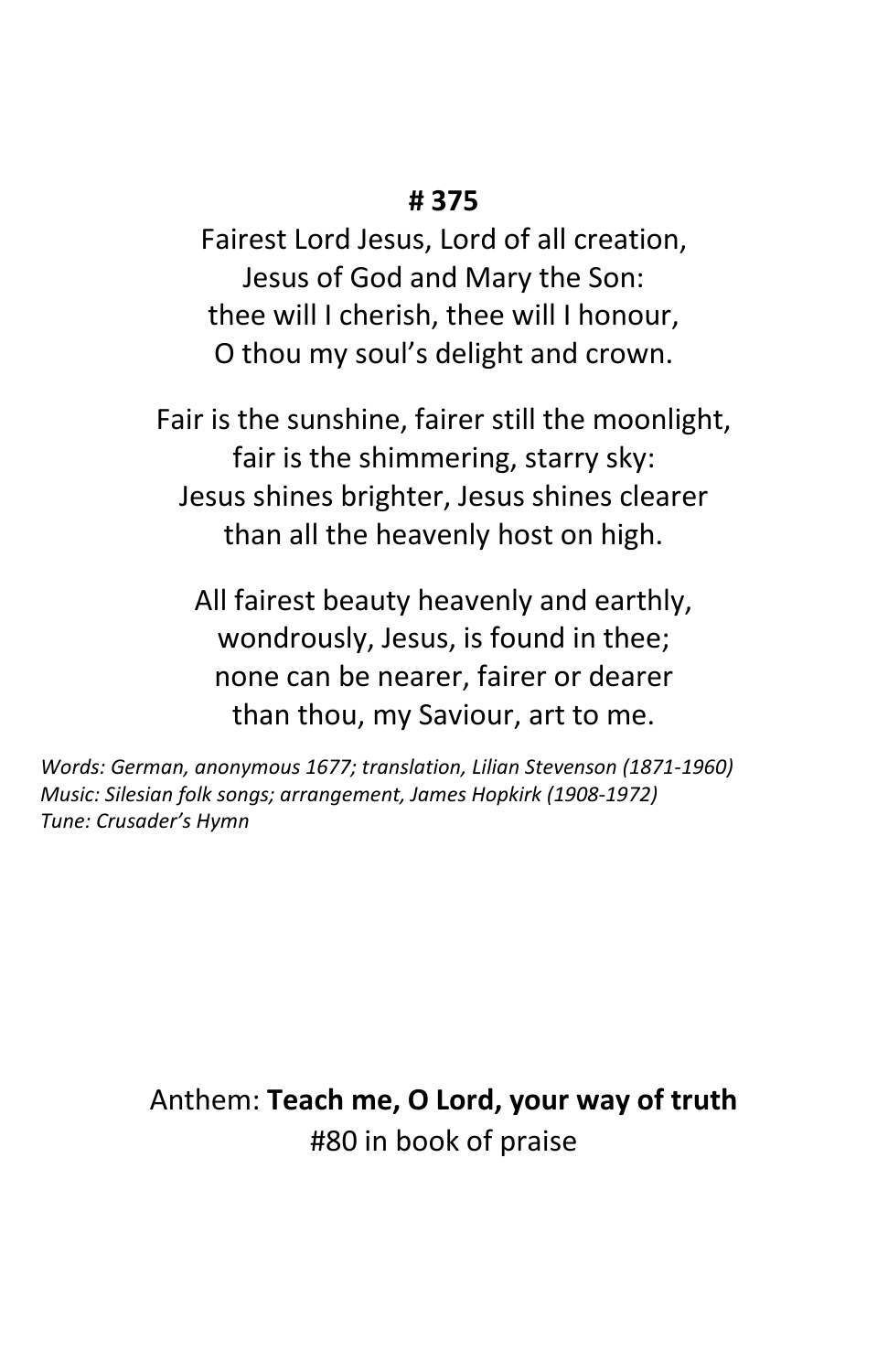## **#209**

O Love that wilt not let me go, I rest my weary soul in thee; I give thee back the life I owe, that in thine ocean depths its flow may richer, fuller, be.

O Light that followest all my way, I yield my flickering torch to thee; my heart restores its borrowed ray, that in the sunshine's blaze, its day may brighter, fairer be

O Joy that seekest me through pain, I cannot close my heart to thee; I trace the rainbow through the rain, and feel the promise is not vain that morn shall tearless be.

*Words: George Matheson (1842-1906) Music: Albert Lister Peace (1844-1912) Tune: St. Margaret*

#### **#830 – Doxology**

Praise God from whom all blessings flow; praise him all creatures here below; praise him above, ye heavenly host; praise Father, Son and Holy Ghost.

*Words: Thomas Ken (1637-1711) Music: Genevan Psalter 1551; last line, Ravenscroft's Psalter 1621; Tune: Old 100th*